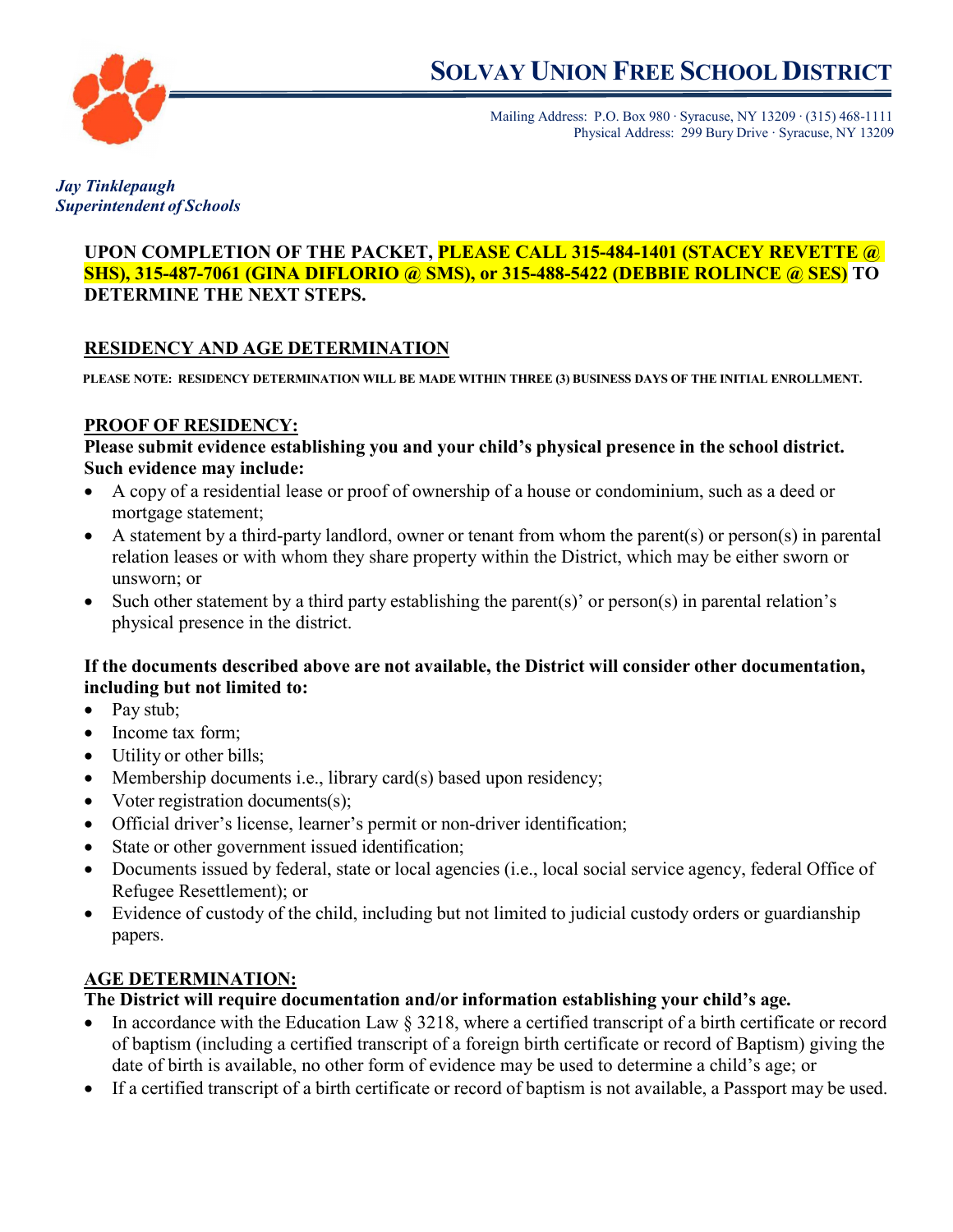#### **If the documents described above are not available, the District will consider other documentation in existence for at least two years, including but not limited to:**

- Official driver's license;
- State or other government issued identification;
- School photo identification with date of birth;
- Consulate identification card;
- Hospital or health records;
- Military dependent identification card,
- Documents issued by federal, state or local agencies ( i.e., local social services agency, federal, Office of Refugee Resettlement);
- Court orders or other court-issued documents;
- Native American tribal document; or
- Records from non-profit international aid agencies and voluntary agencies.

## **ADDITIONAL DOCUMENTS FOR STUDENT PLACEMENT/SERVICES:**

- Most recent report card
- IEP/504 Plan (if applicable)
- Transcript of grades (if available)
- Custody Documents (if applicable)

## **EVIDENCE OF IMMUNIZATIONS & PHYSICAL:**

In accordance with New York State's Public Health Law, the District must also receive evidence that your child has been immunized in accordance with the New York State Department of Health Immunization Bureau's Immunization Requirements for School Entrance/Attendance. These records will be necessary to ensure your child's continued attendance. Additionally, please provide us with the records of any recent physical examination your child has received. New York State mandates that each new student entering a public school is required to have a physical examination upon entering the District. A physical completed no more than twelve months before the first day of the school year in question will meet this requirement.

When you have completed the registration packet and have the required documents, please call 315-484-1401 (Stacey @ SHS), 315-487-7061 (Gina @ SMS), or 315-488-5422 (Debbie @ SES) to determine the next steps.

Thank you.

Sincerely, *Jay Tinklepaugh Superintendent of Schools*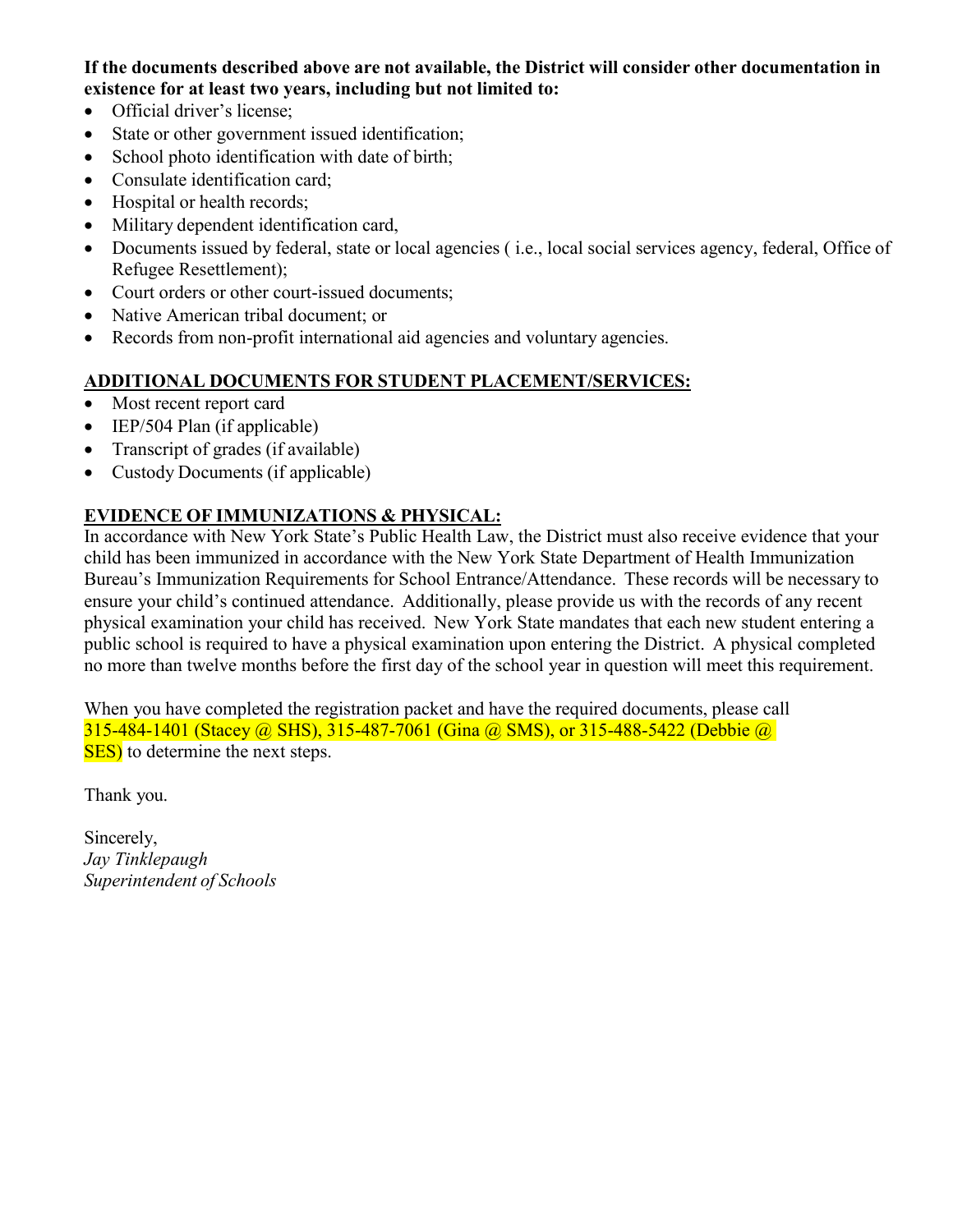#### **Solvay Union Free School District Housing Questionnaire**

| Name of Student: |                              | Last |                                        |       |     | First |          |                                        | Middle |                           |
|------------------|------------------------------|------|----------------------------------------|-------|-----|-------|----------|----------------------------------------|--------|---------------------------|
| Gender:          | $\Box$ Male<br>$\Box$ Female |      | Date of Birth: $\frac{1}{\sqrt{2\pi}}$ | Month | Day | Year  |          | Grade: <b>Called</b><br>(preschool-12) |        | $ID#: \_\_$<br>(optional) |
| Address:         |                              |      |                                        |       |     |       | Phone: ( |                                        |        |                           |
|                  |                              |      |                                        |       |     |       |          |                                        |        |                           |

able to receive under the McKinney-Vento Act. Students who are protected under the McKinney-Vento Act are entitled to immediate enrollment in school even if they don't have the documents normally needed, such as proof of residency, school records, immunization records, or birth certificate. Students who are protected under the McKinney-Vento Act may also be entitled to free transportation and other services.

| Where is the student currently living? (Please check one box.)                                                                                |  |
|-----------------------------------------------------------------------------------------------------------------------------------------------|--|
| In permanent housing                                                                                                                          |  |
| In a shelter                                                                                                                                  |  |
| With another family or other person because of loss of housing or as a result of economic<br>hardship (sometimes referred to as "doubled-up") |  |
| In a hotel/motel                                                                                                                              |  |
| In a car, park, bus, train, or campsite                                                                                                       |  |
| Other temporary living situation (Please describe):                                                                                           |  |
|                                                                                                                                               |  |
|                                                                                                                                               |  |

**Print name** of Parent, Guardian, or **Signature** of Parent, Guardian, or **Student (for unaccompanied homeless youth)** Student (for unaccompanied homeless youth)

/ /

**Date**

NOTE: If ANY box other than "In Permanent Housing" is checked, then the student/family should be immediately referred to the McKinney-Vento Liaison.

Revised 09/20/2019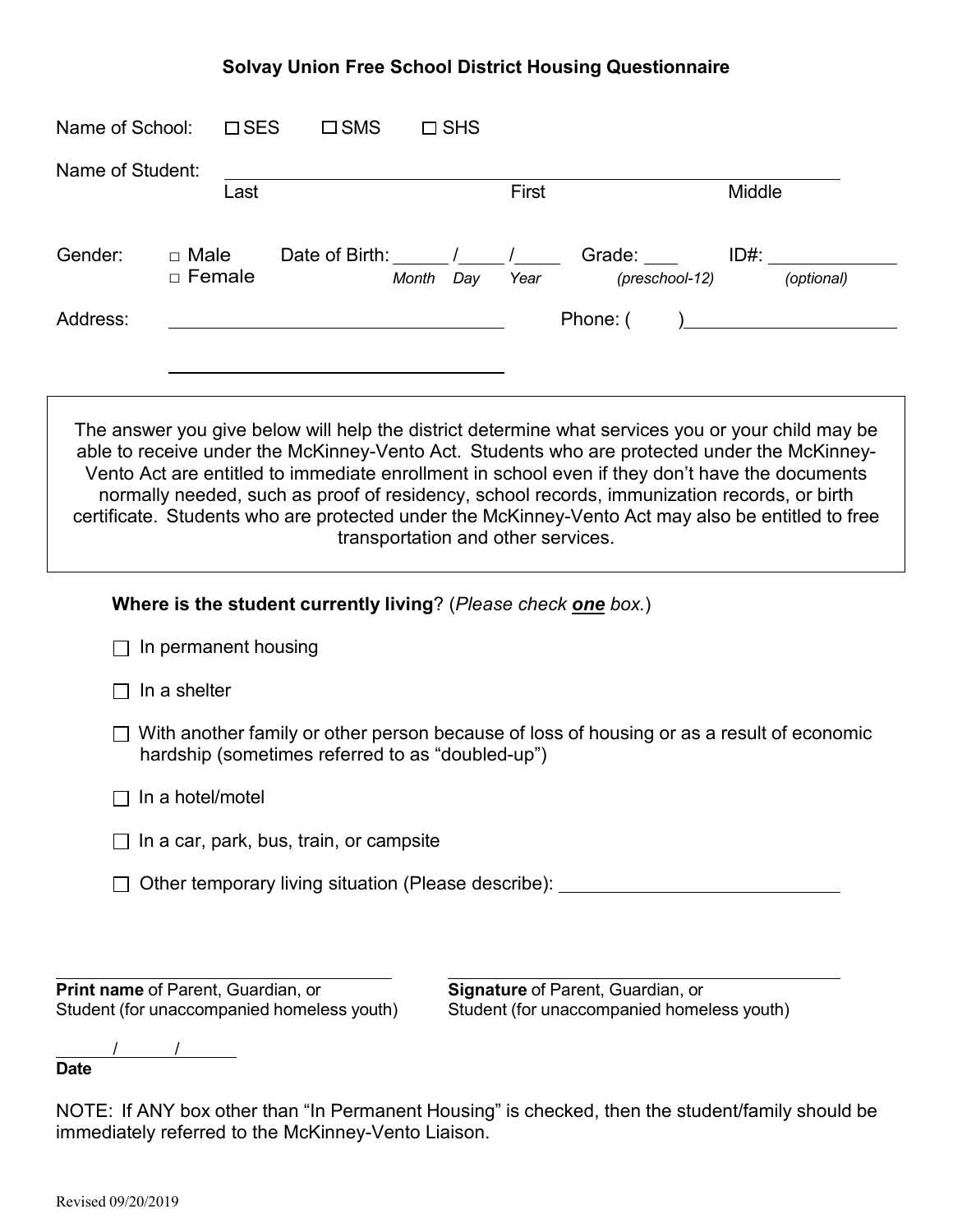|                                                                                                               |                                                                 | SOLVAY UNION FREE SCHOOL DISTRICT STUDENT REGISTRATION                                        |                                                                                               |                      |                                                                                |
|---------------------------------------------------------------------------------------------------------------|-----------------------------------------------------------------|-----------------------------------------------------------------------------------------------|-----------------------------------------------------------------------------------------------|----------------------|--------------------------------------------------------------------------------|
| <b>Student ID#:</b>                                                                                           |                                                                 | <b>SES</b><br>□                                                                               | <b>Grade Entering:</b>                                                                        |                      | Teacher/Homeroom #:                                                            |
| Date Registered:                                                                                              | School:                                                         | <b>SMS</b><br>$\Box$<br><b>SHS</b><br>$\Box$                                                  | <b>Proof of Residency</b><br>Primary $\Box$                                                   | Secondary $\Box$     | Records Release Sent □<br>Date: ______________                                 |
| <b>Start Date:</b>                                                                                            | Age Determination $\Box$<br>IEP/504 Plan $\Box$<br>$Form: \_\_$ |                                                                                               |                                                                                               |                      | Acceptable Use Form □                                                          |
| Transportation Form $\Box$                                                                                    | Immunization Record                                             |                                                                                               | Free/Reduced Lunch App [                                                                      |                      |                                                                                |
|                                                                                                               |                                                                 |                                                                                               | Do not write above this line - office use only                                                |                      |                                                                                |
| <b>STUDENT'S NAME:</b><br><u>Last</u>                                                                         |                                                                 | <b>Example 1</b>                                                                              |                                                                                               | Full Middle Name     | $\Box$ MALE<br>$\Box$ FEMALE                                                   |
|                                                                                                               |                                                                 |                                                                                               |                                                                                               |                      |                                                                                |
| ADDRESS:                                                                                                      |                                                                 |                                                                                               |                                                                                               |                      |                                                                                |
| <b>Number</b>                                                                                                 | <b>Street or Road</b>                                           |                                                                                               | Apt. #                                                                                        | City                 | Zip Code                                                                       |
| DATE OF BIRTH: New York Contract of Birth Street, and the Street of Street Australian Contract of the U.S. (1 |                                                                 |                                                                                               |                                                                                               |                      |                                                                                |
| <b>Married</b><br>$\Box$ Father                                                                               | $\Box$                                                          | <b>Mother</b><br>Separated<br>$\Box$ Mother<br>□ Foster Placement (DSS-2999 must be provided) | □ Both Parents □ Other/Relationship<br><b>Divorced</b><br>$\Box$<br>□ Mother & Father Jointly | □ Never Married      | Other/Relationship<br>Other/Relationship                                       |
| CHILD RESIDES WITH: $\Box$ Father<br>CHILD'S PARENTS ARE: $\Box$<br><b>WHO HAS CUSTODY?</b>                   |                                                                 |                                                                                               | <b>FAMILY STATUS</b><br>Living in household with student   Yes   No<br><b>Mother</b>          | $\Box$ Stepmother    |                                                                                |
| Name                                                                                                          |                                                                 |                                                                                               |                                                                                               |                      | □ Legal Guardian □ Other/Relationship<br>□ Legal Guardian □ Other/Relationship |
| <b>Home Address</b>                                                                                           |                                                                 |                                                                                               |                                                                                               |                      |                                                                                |
| <b>Employer Name</b>                                                                                          |                                                                 |                                                                                               |                                                                                               |                      |                                                                                |
| <b>Email</b>                                                                                                  |                                                                 |                                                                                               |                                                                                               |                      |                                                                                |
| Telephone Number in the order in<br>which you prefer to be called                                             |                                                                 | <b>Classification?</b>                                                                        | <b>Accept Text?</b>                                                                           | Unlisted?            | <b>Call for Attendance?</b>                                                    |
| 1 <sup>st</sup>                                                                                               | Cell                                                            | Home<br>Work<br>Pager                                                                         | $\Box$ Yes $\Box$ No                                                                          | $\Box$ Yes $\Box$ No | $\Box$ Yes $\Box$ No                                                           |
|                                                                                                               | Cell                                                            | Home<br>Work<br>Pager                                                                         | $\Box$ Yes $\Box$ No                                                                          | $\Box$ Yes $\Box$ No | $\Box$ Yes $\Box$ No                                                           |
| 2 <sup>nd</sup><br>3 <sup>rd</sup>                                                                            | Cell                                                            | Home<br>Work<br>Pager                                                                         | $\Box$ Yes $\Box$ No                                                                          | $\Box$ Yes $\Box$ No | $\Box$ Yes $\Box$ No                                                           |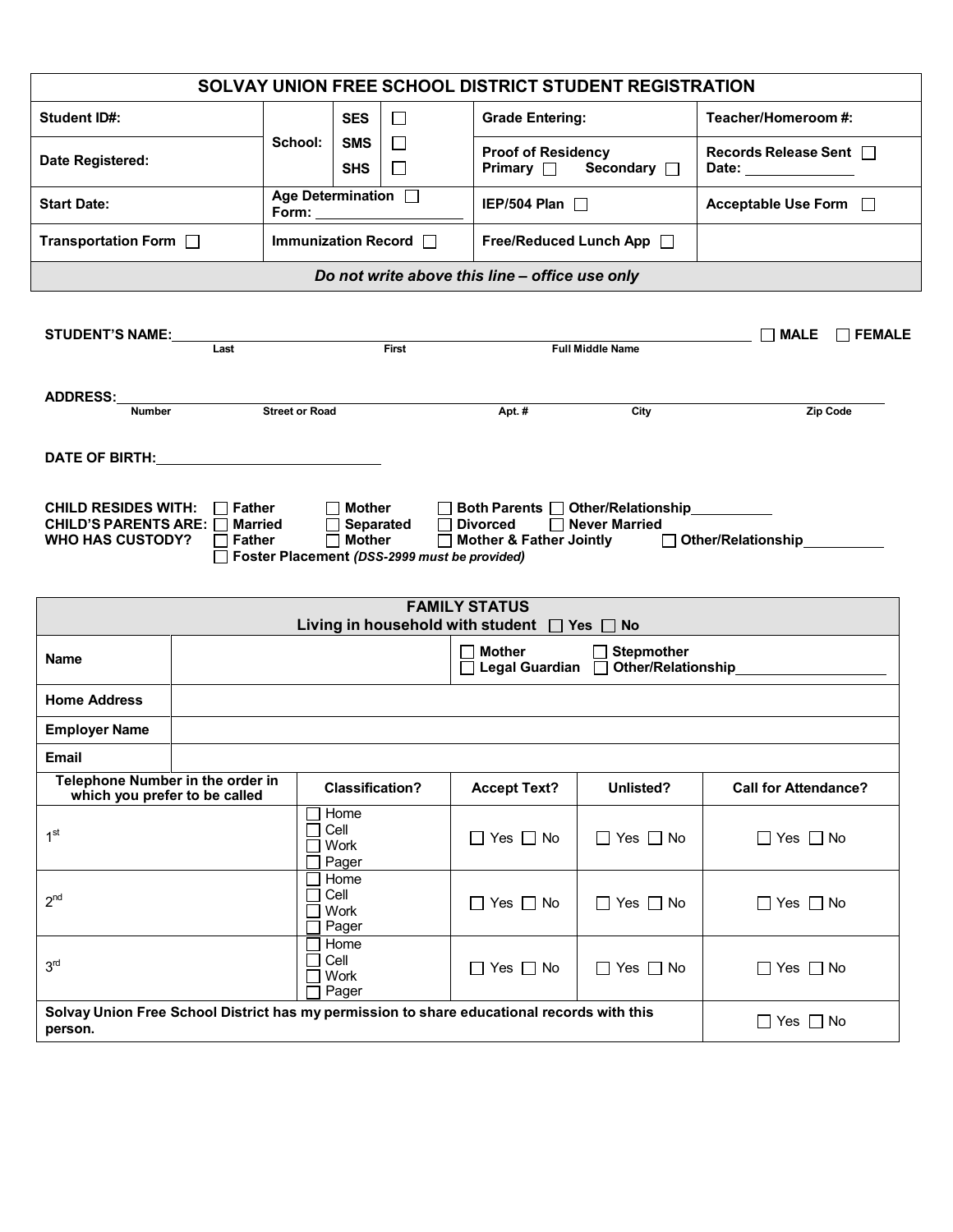#### **SOLVAY UNION FREE SCHOOL DISTRICT STUDENT REGISTRATION (Page 2)**

| <b>Student Name:</b>                                                                    |  |                                                                                                 |                                                                                        |                      |                             |  |  |
|-----------------------------------------------------------------------------------------|--|-------------------------------------------------------------------------------------------------|----------------------------------------------------------------------------------------|----------------------|-----------------------------|--|--|
| <b>FAMILY STATUS</b><br>Living in household with student $\Box$ Yes $\Box$<br><b>No</b> |  |                                                                                                 |                                                                                        |                      |                             |  |  |
| <b>Name</b>                                                                             |  |                                                                                                 | <b>Father</b><br><b>Stepfather</b><br>┓<br><b>Legal Guardian</b><br>Other/Relationship |                      |                             |  |  |
| <b>Home Address</b>                                                                     |  |                                                                                                 |                                                                                        |                      |                             |  |  |
| <b>Employer Name</b>                                                                    |  |                                                                                                 |                                                                                        |                      |                             |  |  |
| Email                                                                                   |  |                                                                                                 |                                                                                        |                      |                             |  |  |
| Telephone Number in the order in<br>which you prefer to be called                       |  | <b>Classification?</b>                                                                          | <b>Accept Text?</b>                                                                    | Unlisted?            | <b>Call for Attendance?</b> |  |  |
| 1 <sup>st</sup>                                                                         |  | Home<br>Cell<br>Work<br>Pager                                                                   | $\Box$ Yes $\Box$ No                                                                   | $\Box$ Yes $\Box$ No | $\Box$ Yes $\Box$ No        |  |  |
| 2 <sup>nd</sup>                                                                         |  | Home<br>Cell<br>Work<br>Pager                                                                   | $\Box$ Yes $\Box$ No                                                                   | $\Box$ Yes $\Box$ No | $\Box$ Yes $\Box$ No        |  |  |
| 3 <sup>rd</sup>                                                                         |  | Home<br>Cell<br>Work<br>Pager                                                                   | $\Box$ Yes $\Box$ No                                                                   | $\Box$ Yes $\Box$ No | $\Box$ Yes $\Box$ No        |  |  |
| person.                                                                                 |  | Solvay Union Free School District has my permission to share educational records with this      |                                                                                        |                      | $\Box$ Yes $\Box$ No        |  |  |
|                                                                                         |  | ADDITIONAL PARENT/GUARDIAN INFORMATION<br>Living in household with student $\Box$ Yes $\Box$ No |                                                                                        |                      |                             |  |  |
| <b>Name</b>                                                                             |  |                                                                                                 | Relationship                                                                           |                      |                             |  |  |
| <b>Home Address</b>                                                                     |  |                                                                                                 |                                                                                        |                      |                             |  |  |
| <b>Employer Name</b>                                                                    |  |                                                                                                 |                                                                                        |                      |                             |  |  |
| <b>Email</b>                                                                            |  |                                                                                                 |                                                                                        |                      |                             |  |  |
| Telephone Number in the order in<br>which you prefer to be called                       |  | <b>Classification?</b>                                                                          | <b>Accept Text?</b>                                                                    | Unlisted?            | <b>Call for Attendance?</b> |  |  |
| 1 <sup>st</sup>                                                                         |  | $\Box$ Home<br>Cell<br>Work<br>Pager                                                            | $\Box$ Yes $\Box$ No                                                                   | $\Box$ Yes $\Box$ No | $\Box$ Yes $\Box$ No        |  |  |
| 2 <sup>nd</sup>                                                                         |  | Home<br>Cell<br>Work<br>Pager                                                                   | $\Box$ Yes $\Box$ No                                                                   | $\Box$ Yes $\Box$ No | $\Box$ Yes $\Box$ No        |  |  |
| 3 <sup>rd</sup>                                                                         |  | Home<br>Cell<br>Work<br>Pager                                                                   | $\Box$ Yes $\Box$ No                                                                   | $\Box$ Yes $\Box$ No | $\Box$ Yes $\Box$ No        |  |  |

**Solvay Union Free School District has my permission to share educational records with this person.** Yes No

#### **SIBLINGS AND ALL PERSONS RESIDING WITH STUDENT AT SAME ADDRESS**

| <b>Name</b> | <b>Birth Date</b> | Grade | Gender<br>M/F | <b>Relationship to Student</b> |
|-------------|-------------------|-------|---------------|--------------------------------|
|             |                   |       |               |                                |
|             |                   |       |               |                                |
|             |                   |       |               |                                |

<u>Note</u>: District policy and legal requirements provide that both parents have equal access to their child(ren) and school records unless court papers are on file *with the district. Court papers are not required as a condition of your child's enrollment with the District.*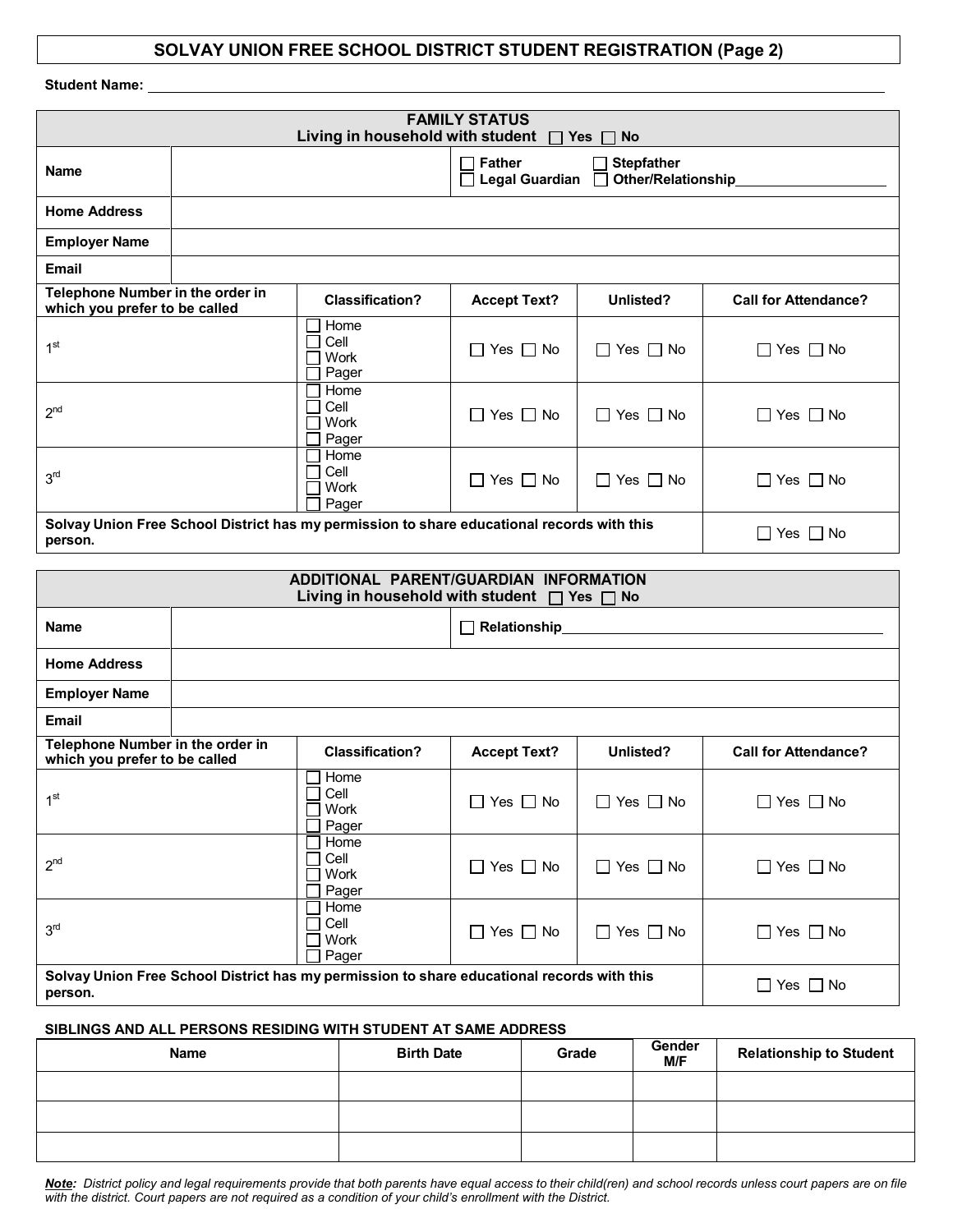# **SOLVAY UNION FREE SCHOOL DISTRICT STUDENT REGISTRATION (Page 3)**

| Has Student attended Solvay Schools before?     | $\Box$ Yes                                                                                                               | □ No If yes, please provide dates: <u>______________</u> |                                         |
|-------------------------------------------------|--------------------------------------------------------------------------------------------------------------------------|----------------------------------------------------------|-----------------------------------------|
|                                                 | Is the student receiving Special Education (IEP/504) services:                                                           | $\Box$ Yes $\Box$ No                                     |                                         |
|                                                 | If yes, please check any services listed below that your child has received in the past school year.                     |                                                          |                                         |
| Resource Room<br>$\Box$ Special Class Placement | □ School Counseling<br>□ Outside Counseling                                                                              | □ Occupational Therapy<br>$\Box$ Speech Therapy          | $\Box$ Physical Therapy<br>$\Box$ Other |
|                                                 | Is the student receiving any Academic Intervention Services (AIS) for any of the following areas (check all that apply): |                                                          |                                         |
| $\Box$ English                                  | $\Box$ Math                                                                                                              | Science<br>П                                             | □ Social Studies                        |
|                                                 | Did the student receive ESL (English as a Second Language) services from a prior school? □ Yes                           |                                                          | $\Box$ No                               |
|                                                 |                                                                                                                          |                                                          |                                         |
|                                                 | Has your student ever repeated a grade in school? $\Box$ Yes $\Box$ No                                                   | If yes, what grade $level(s)?$                           |                                         |
|                                                 | If this student is transferring from another school, please give the name and address of the former school.              |                                                          |                                         |
|                                                 |                                                                                                                          |                                                          | <b>GRADE:</b>                           |
| ADDRESS OF SCHOOL:                              | <u> 1980 - Johann Barn, mars ann an t-Amhain Aonaichte ann an t-Amhain Aonaichte ann an t-Amhain Aonaichte ann an</u>    | FAX #                                                    |                                         |

| <b>Parent/Guardian Statement</b><br>Permission is hereby granted to the Solvay Union Free School District to obtain Health/Medical, Academic, CSE/IEP, Attendance,<br>Discipline and Psychological/Social/Emotional records from the above listed school as well as transfer records to a new school in the<br>event of a move to another district or state.                                                                                                                                                                                                         |
|----------------------------------------------------------------------------------------------------------------------------------------------------------------------------------------------------------------------------------------------------------------------------------------------------------------------------------------------------------------------------------------------------------------------------------------------------------------------------------------------------------------------------------------------------------------------|
| I certify that the information provided is accurate to the best of my knowledge and that I have legal custody of the above named child.                                                                                                                                                                                                                                                                                                                                                                                                                              |
| I understand that:<br>1. If I provide false information on this registration form to the Solvay Union Free School District, I may be committing the crime<br>of perjury in the third degree (a class A misdemeanor);<br>2. If I provide false information on this registration form to the Solvay Union Free School District with the intent to defraud the<br>Solvay Union Free School District, I may be committing the crime of perjury in the second degree (a class E felony); and<br>I may be prosecuted on criminal charges for such false information.<br>3. |
| Signature of parent / guardian:<br>Date:                                                                                                                                                                                                                                                                                                                                                                                                                                                                                                                             |

**PHONE #:**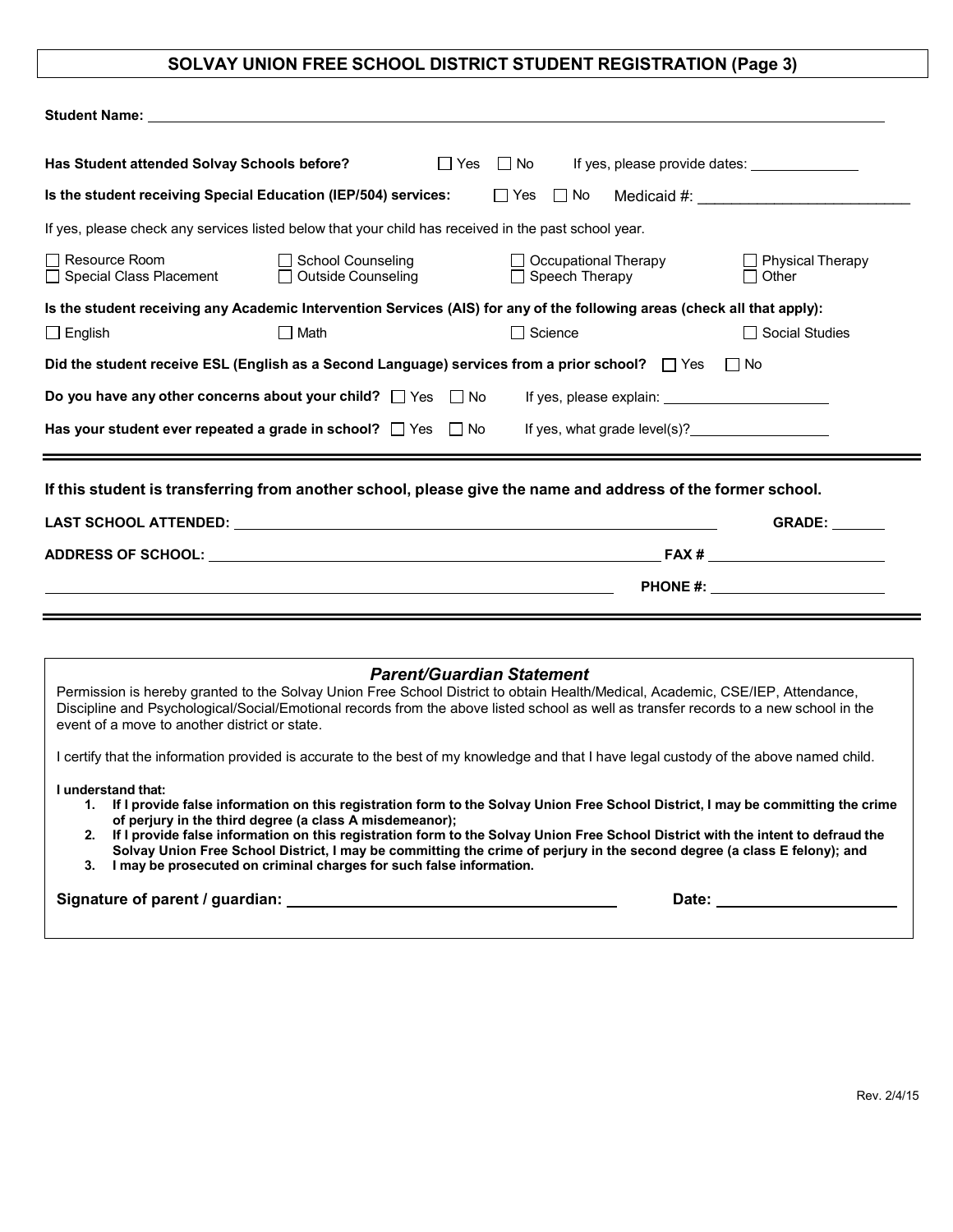#### **Student Name:**

*Please answer the following questions. This will help determine whether you are residents of the Solvay Union Free School District.*

|                                                                                                                                                                                                                                                                                                                   | 1. Is the current address and living arrangement in the Solvay Union Free School<br>District the student's actual and only address/residence?                                                                                                                   | Yes        | No        |  |  |  |
|-------------------------------------------------------------------------------------------------------------------------------------------------------------------------------------------------------------------------------------------------------------------------------------------------------------------|-----------------------------------------------------------------------------------------------------------------------------------------------------------------------------------------------------------------------------------------------------------------|------------|-----------|--|--|--|
| 2.                                                                                                                                                                                                                                                                                                                | Is the place you claim as the base of operation where the child sleeps and<br>resides?                                                                                                                                                                          | Yes        | <b>No</b> |  |  |  |
| 3.                                                                                                                                                                                                                                                                                                                | Does the student intend to remain permanently in the district?                                                                                                                                                                                                  | Yes        | No        |  |  |  |
|                                                                                                                                                                                                                                                                                                                   | 4. Does the student live with the adult having permanent physical custody<br>(custodian parent or guardian) of the student?                                                                                                                                     | Yes        | <b>No</b> |  |  |  |
|                                                                                                                                                                                                                                                                                                                   | I understand that:<br>If I provide false information on this registration form to the Solvay Union Free School District, I may<br>be committing the crime of perjury in the third degree (a class A misdemeanor);                                               |            |           |  |  |  |
|                                                                                                                                                                                                                                                                                                                   | If I provide false information on this registration form to the Solvay Union Free School District with the<br>intent to defraud the Solvay Union Free School District, I may be committing the crime of perjury in<br>the second degree (a class E felony); and |            |           |  |  |  |
|                                                                                                                                                                                                                                                                                                                   | I may be prosecuted on criminal charges for such false information.                                                                                                                                                                                             |            |           |  |  |  |
|                                                                                                                                                                                                                                                                                                                   | Signature of parent/guardian:                                                                                                                                                                                                                                   | Date:      |           |  |  |  |
| These questions are asked in accordance with the McKinney-Vento Act 42 U.S.C. 1134a [2] and Education<br>Law 3209 (1)(a). The answers to the following residency questions will provide information to help the<br>Solvay Union Free School District determine the services a student may be eligible to receive. |                                                                                                                                                                                                                                                                 |            |           |  |  |  |
|                                                                                                                                                                                                                                                                                                                   |                                                                                                                                                                                                                                                                 |            |           |  |  |  |
|                                                                                                                                                                                                                                                                                                                   | To be completed by a Solvay Union Free School District official.                                                                                                                                                                                                |            |           |  |  |  |
|                                                                                                                                                                                                                                                                                                                   | Is the student in temporary living arrangements due to the loss of housing or economic<br>hardship?                                                                                                                                                             | Yes        | <b>No</b> |  |  |  |
|                                                                                                                                                                                                                                                                                                                   | If the answer is YES, please complete the remainder of this form. If the answer is NO, you may stop here. The<br>student is currently living                                                                                                                    |            |           |  |  |  |
|                                                                                                                                                                                                                                                                                                                   | In a household with the custodial parent and/or legal guardian                                                                                                                                                                                                  | <b>Yes</b> | <b>No</b> |  |  |  |
|                                                                                                                                                                                                                                                                                                                   | In a shelter                                                                                                                                                                                                                                                    | <b>Yes</b> | <b>No</b> |  |  |  |
|                                                                                                                                                                                                                                                                                                                   | With more than one family or relatives in a house or apartment                                                                                                                                                                                                  | <b>Yes</b> | <b>No</b> |  |  |  |
|                                                                                                                                                                                                                                                                                                                   | In a place not designed for ordinary sleeping accommodations such as a car, park, or<br>transportation center/station (i.e. train, bus etc.)                                                                                                                    | <b>Yes</b> | No        |  |  |  |
|                                                                                                                                                                                                                                                                                                                   | In a motel, hotel, trailer park, camping ground or other similar situation due to the lack of<br>alternative, adequate housing                                                                                                                                  | <b>Yes</b> | <b>No</b> |  |  |  |
|                                                                                                                                                                                                                                                                                                                   | In an abandoned apartment/building                                                                                                                                                                                                                              | <b>Yes</b> | <b>No</b> |  |  |  |
|                                                                                                                                                                                                                                                                                                                   | In an Office of Children and Family Services (OCFS) facility awaiting permanent foster care<br>placement                                                                                                                                                        | <b>Yes</b> | <b>No</b> |  |  |  |
|                                                                                                                                                                                                                                                                                                                   | As a migratory child by moving from place to place                                                                                                                                                                                                              | Yes        | <b>No</b> |  |  |  |
|                                                                                                                                                                                                                                                                                                                   | As an unaccompanied youth for whom no parent or person in parental relation is available                                                                                                                                                                        | Yes        | <b>No</b> |  |  |  |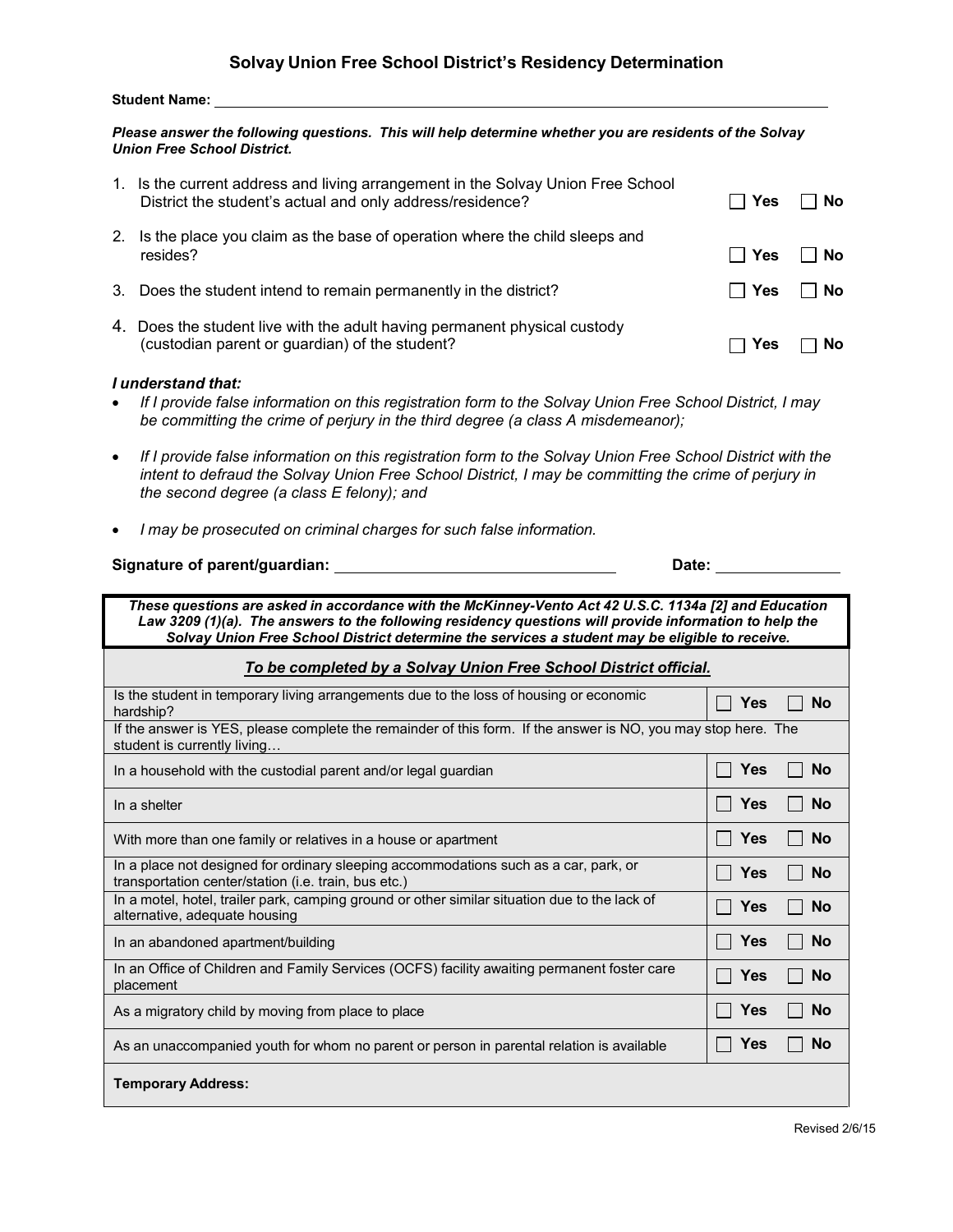#### **Solvay Union Free School District's Federal Education Data Collection Form**

**Student Name:** 

- 1. Is the student Hispanic, Latino, or of Spanish origin? Hispanic, Latino, or of Spanish origin means a **person of Cuban, Mexican, Puerto Rican, Central or South American, or other Spanish culture or origin, regardless of race.**
	- **Yes, Hispanic**
	- **No, not Hispanic**
- 2. Select one or more races from the following five racial groups [For question 2, check  $(\sqrt{ } )$  all groups **that apply to your child; check (√) at least ONE box.]:**

**American Indian or Alaska Native:** A person having origins in any of the original peoples of North and South America (including Central America), and who maintains tribal affiliation or community attachment.

**Asian:** A person having origins in any of the original peoples of the Far East, Southeast Asia, or the Indian subcontinent including for example, Cambodia, China, India, Japan, Korea, Malaysia, Pakistan, the Philippine Islands, Thailand, and Vietnam.

**Native Hawaiian/Other Pacific Islander:** A person having origins in any of the original peoples of Hawaii, Guam, Samoa, or other Pacific Islands.

**Black or African American:** A person having origins in any of the Black racial groups of Africa.

**White:** A person having origins in any of the original peoples of Europe, North Africa, or the Middle East.

| 3. Is your child a U.S. Citizen? $\Box$ Yes $\Box$ No (If no, please continue with questions 4-9 below.)                                                                                                                       |
|--------------------------------------------------------------------------------------------------------------------------------------------------------------------------------------------------------------------------------|
|                                                                                                                                                                                                                                |
| 5. Immigration date: 1988 and 2008 and 2008 and 2008 and 2008 and 2008 and 2008 and 2008 and 2008 and 2008 and 2008 and 2008 and 2008 and 2008 and 2008 and 2008 and 2008 and 2008 and 2008 and 2008 and 2008 and 2008 and 200 |
| 6. Date student entered school in the United States: ___________________________                                                                                                                                               |
|                                                                                                                                                                                                                                |
| 8. What language does the student primarily speak? _____________________________                                                                                                                                               |
| 9. Did the student receive English as a Second Language services from a prior school? $\Box$ Yes $\Box$ No                                                                                                                     |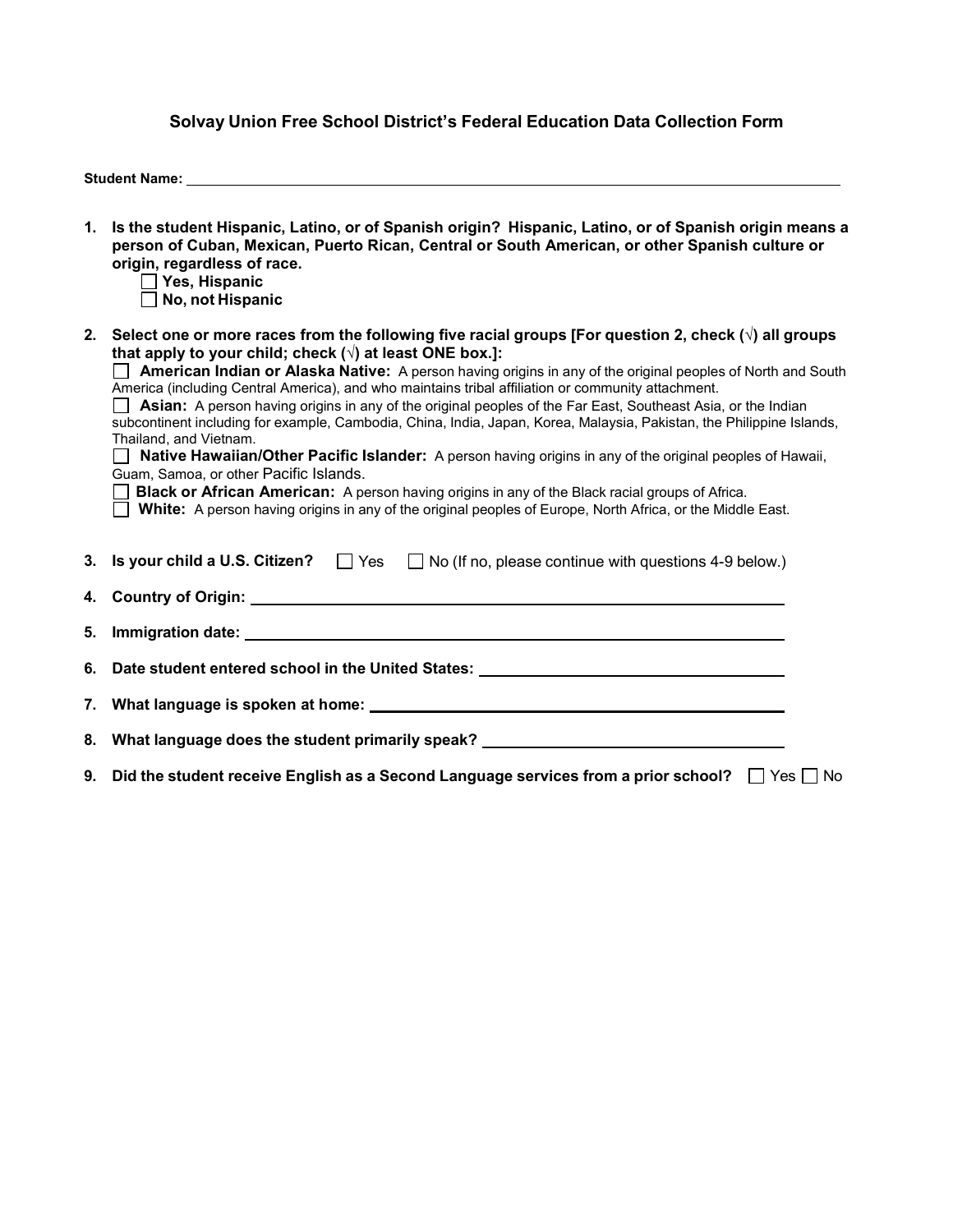

**STATE EDUCATION DEPARTMENT** / THE UNIVERSITY OF THE STATE OF NEW YORK / ALBANY, NY 12234 Office of P-12

> Lissette Colon-Collins, Assistant Commissioner Office of Bilingual Education and World Languages

55 Hanson Place, Room 594 89 Washington Avenue, Room 528EB Brooklyn, New York 11217<br>Tel: (718) 722-2445 / Fax: (718) 722-2459 (518) 474-8775 / Fax: (518) 474-7948 Tel: (718) 722-2445 / Fax: (718) 722-2459

# **Home Language Questionnaire (HLQ)**

|                                                                                                                      |                                          | Please write clearly when completing this section. |                   |                              |                    |  |
|----------------------------------------------------------------------------------------------------------------------|------------------------------------------|----------------------------------------------------|-------------------|------------------------------|--------------------|--|
| Dear Parent or Guardian:                                                                                             | <b>STUDENT NAME:</b>                     |                                                    |                   |                              |                    |  |
| In order to provide your child with the<br>best possible education, we need to<br>determine how well he or she       | First                                    | Middle                                             | Last              |                              |                    |  |
| understands, speaks, reads and writes                                                                                | DATE OF BIRTH:                           |                                                    |                   | GENDER:                      |                    |  |
| in English, as well as prior school and<br>personal history. Please complete the<br>sections below entitled Language | Month                                    | Day                                                | Year              | $\Box$ Male<br>$\Box$ Female |                    |  |
| Background and Educational History.                                                                                  | PARENT/PERSON IN PARENTAL RELATION INFO: |                                                    |                   |                              |                    |  |
| Your assistance in answering these<br>questions is greatly appreciated.<br>Thank you.                                |                                          | Last Name                                          | <b>First Name</b> |                              | <b>Relation to</b> |  |
|                                                                                                                      |                                          |                                                    |                   |                              | Student            |  |

**H O M E L ANGUAGE C ODE** 

| <b>Language Background</b><br>(Please check all that apply.)              |                    |              |                       |  |
|---------------------------------------------------------------------------|--------------------|--------------|-----------------------|--|
| 1. What language(s) is(are) spoken in the student's home<br>or residence? | $\Box$ English     | $\Box$ Other |                       |  |
|                                                                           |                    |              | specify               |  |
| 2. What was the first language your child learned?                        | $\Box$ English     | $\Box$ Other |                       |  |
|                                                                           |                    |              | specify               |  |
| 3. What is the Home Language of each parent/guardian?                     | $\Box$ Mother      |              | $\Box$ Father         |  |
|                                                                           |                    | specify      | specify               |  |
|                                                                           | $\Box$ Guardian(s) |              |                       |  |
|                                                                           |                    |              | specify               |  |
| 4. What language(s) does your child understand?                           | $\Box$ English     | $\Box$ Other |                       |  |
|                                                                           |                    |              | specify               |  |
| 5. What language(s) does your child speak?                                | $\Box$ English     | $\Box$ Other | $\Box$ Does not speak |  |
|                                                                           |                    |              | specify               |  |
| 6. What language(s) does your child read?                                 | $\Box$ English     | $\Box$ Other | $\Box$ Does not read  |  |
|                                                                           |                    |              | specify               |  |
| 7. What language(s) does your child write?                                | $\Box$ English     | $\Box$ Other | $\Box$ Does not write |  |
|                                                                           |                    |              | specify               |  |

#### **THIS SECTION TO BE COMPLETED BY DISTRICT IN WHICH STUDENT IS REGISTERED:**

| SCHOOL DISTRICT INFORMATION:    |         | STUDENT ID NUMBER IN NYS STUDENT<br><b>INFORMATION SYSTEM:</b> |
|---------------------------------|---------|----------------------------------------------------------------|
|                                 |         |                                                                |
| District Name (Number) & School | Address |                                                                |
|                                 |         |                                                                |